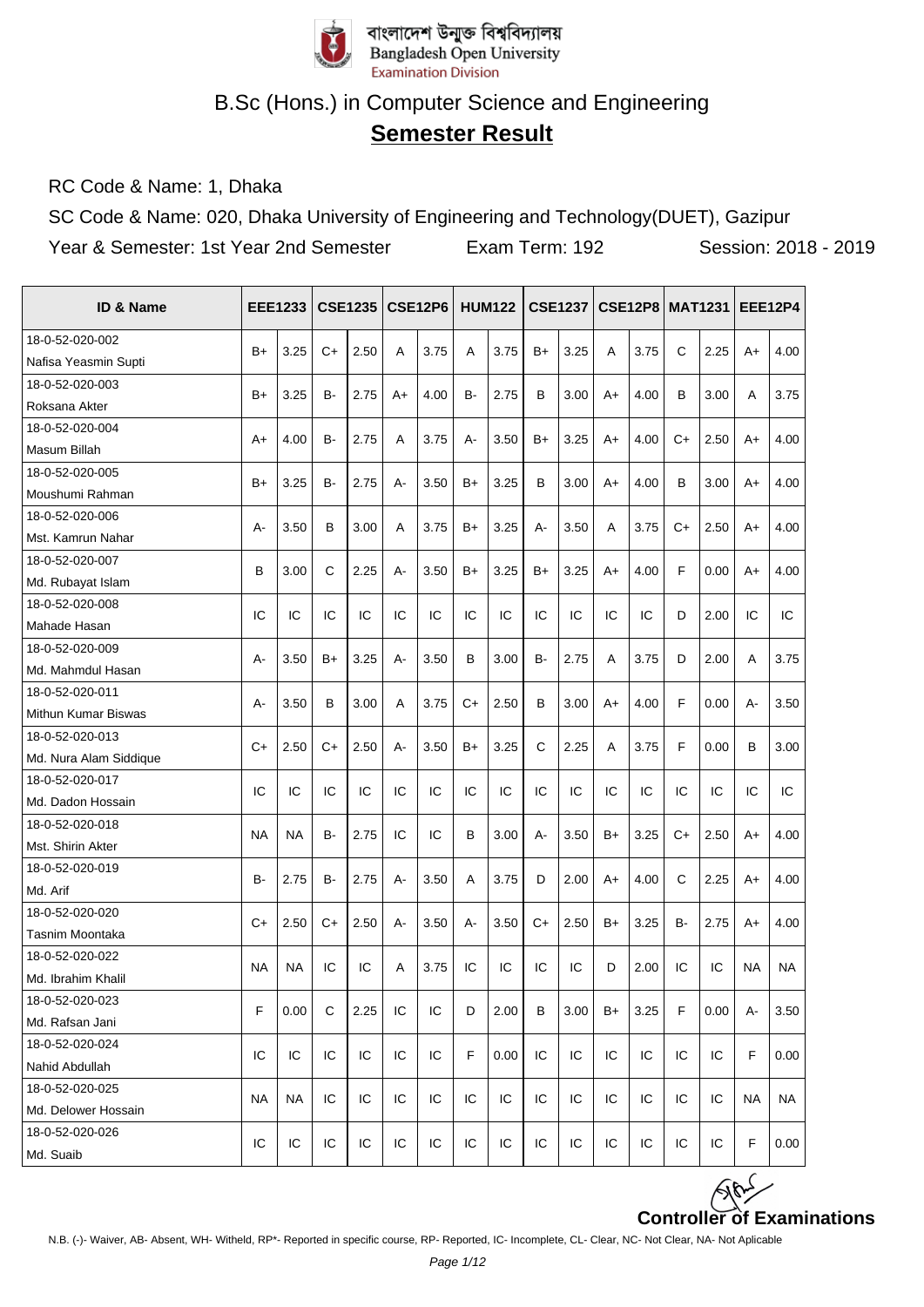

# **Semester Result**

RC Code & Name: 1, Dhaka

SC Code & Name: 020, Dhaka University of Engineering and Technology(DUET), Gazipur

| ID & Name           |           | <b>EEE1233</b> |      | <b>CSE1235</b> |      | <b>CSE12P6</b> |              | <b>HUM122</b> |              | <b>CSE1237</b> |           | <b>CSE12P8   MAT1231</b> |              |      | <b>EEE12P4</b> |      |
|---------------------|-----------|----------------|------|----------------|------|----------------|--------------|---------------|--------------|----------------|-----------|--------------------------|--------------|------|----------------|------|
| 18-0-52-020-027     |           |                |      |                |      |                |              |               |              |                |           |                          |              |      |                |      |
| Nusrat Zahan        | C         | 2.25           | B-   | 2.75           | Α    | 3.75           | $B+$         | 3.25          | B            | 3.00           | в         | 3.00                     | D            | 2.00 | A              | 3.75 |
| 18-0-52-020-028     |           |                |      |                |      |                |              |               | $\mathsf{C}$ |                |           |                          | $\mathsf{C}$ |      |                |      |
| Tamanna Akter       | B         | 3.00           | B-   | 2.75           | Α    | 3.75           | A-           | 3.50          |              | 2.25           | А-        | 3.50                     |              | 2.25 | B+             | 3.25 |
| 18-0-52-020-029     |           | 3.75           | A-   | 3.50           |      | 3.75           |              | 3.75          |              | 4.00           |           | 4.00                     |              | 4.00 |                | 4.00 |
| Ujjwal Ojha         | Α         |                |      |                | Α    |                | Α            |               | A+           |                | A+        |                          | A+           |      | A+             |      |
| 18-0-52-020-032     | А-        | 3.50           | B    | 3.00           | А-   | 3.50           | B            | 3.00          | $C+$         | 2.50           | A         | 3.75                     | $C+$         | 2.50 | $A+$           | 4.00 |
| Md. Mozammel Hoque  |           |                |      |                |      |                |              |               |              |                |           |                          |              |      |                |      |
| 18-0-52-020-033     | IC        | IC             | IC   | IC             | IC   | IC             | IC           | IC            | IC           | IC             | IC        | IC                       | IC           | IC   | D              | 2.00 |
| Md. Abdur Rahim     |           |                |      |                |      |                |              |               |              |                |           |                          |              |      |                |      |
| 18-0-52-020-034     | IC        | IC             | IC   | IC             | IC   | IC             | IC           | IC            | IC           | IC             | IC        | IC                       | IC           | IC   | F              | 0.00 |
| Md. Azgar Ali       |           |                |      |                |      |                |              |               |              |                |           |                          |              |      |                |      |
| 18-0-52-020-035     | IC        | IC             | IC   | IC             | IC   | IC             | IC           | IC            | F            | 0.00           | IC        | IC                       | F            | 0.00 | F              | 0.00 |
| Mizanur Rahman      |           |                |      |                |      |                |              |               |              |                |           |                          |              |      |                |      |
| 18-0-52-020-037     | <b>NA</b> | <b>NA</b>      | C    | 2.25           | IC   | IC             | $\mathsf{C}$ | 2.25          | F            | 0.00           | <b>B-</b> | 2.75                     | F            | 0.00 | C              | 2.25 |
| Md. Mosarraf Hosain |           |                |      |                |      |                |              |               |              |                |           |                          |              |      |                |      |
| 18-0-52-020-038     | $C+$      | 2.50           | IC   | IC             | IC   | IC             | B            | 3.00          | D            | 2.00           |           | 4.00                     | IC           | IC   |                | 4.00 |
| Md. Al Amin         |           |                |      |                |      |                |              |               |              |                | A+        |                          |              |      | A+             |      |
| 18-0-52-020-042     | C         | 2.25           | IC   | IC             | IC   | IC             | IC           | IC            | $C+$         | 2.50           | A+        | 4.00                     | F            | 0.00 | B              | 3.00 |
| Md. Manik Hossain   |           |                |      |                |      |                |              |               |              |                |           |                          |              |      |                |      |
| 18-0-52-020-043     | F         | 0.00           | IC   | IC             | IC   | IC             | IC           | IC            | IC           | IC             | IC        | IC                       | IC           | IC   | A              | 3.75 |
| Md. Kanon Hossain   |           |                |      |                |      |                |              |               |              |                |           |                          |              |      |                |      |
| 18-0-52-020-044     | D         | 2.00           | B+   | 3.25           | A+   | 4.00           | $\mathsf{C}$ | 2.25          | C            | 2.25           | В         | 3.00                     | F            | 0.00 | A              | 3.75 |
| Mst. Zakia Sultana  |           |                |      |                |      |                |              |               |              |                |           |                          |              |      |                |      |
| 18-0-52-020-045     | F         | 0.00           | F    | 0.00           | Α    | 3.75           | F            | 0.00          | F            | 0.00           | B-        | 2.75                     | F            | 0.00 | D              | 2.00 |
| Md. Mofijul Islam   |           |                |      |                |      |                |              |               |              |                |           |                          |              |      |                |      |
| 18-0-52-020-047     | F         | 0.00           | F    | 0.00           | $B+$ | 3.25           | F            | 0.00          | F            | 0.00           | IC        | IC                       | F            | 0.00 | A              | 3.75 |
| Pronoy Sutradhar    |           |                |      |                |      |                |              |               |              |                |           |                          |              |      |                |      |
| 18-0-52-020-048     | IC        | IC             | IC   | IC             | IC   | IC             | IC           | IC            | IC           | IC             | IC        | IC                       | IC           | IC   | F              | 0.00 |
| Mahamudul Barkot    |           |                |      |                |      |                |              |               |              |                |           |                          |              |      |                |      |
| 18-0-52-020-049     | $B+$      | 3.25           | $C+$ | 2.50           | A    | 3.75           | $B+$         | 3.25          | IC           | IC             | IC        | IC                       | IC           | IC   | A+             | 4.00 |
| Jannatul Nayima     |           |                |      |                |      |                |              |               |              |                |           |                          |              |      |                |      |
| 18-0-52-020-050     | D         | 2.00           | D    | 2.00           | Α    | 3.75           | B            | 3.00          | D            | 2.00           | $A+$      | 4.00                     | F            | 0.00 | A              | 3.75 |
| Md. Abdul Hamid     |           |                |      |                |      |                |              |               |              |                |           |                          |              |      |                |      |
| 18-0-52-020-051     | IC        | IC             | IC   | IC             | IC   | IC             | IC           | IC            | IC           | IC             | IC        | IC                       | IC           | IC   | F              | 0.00 |
| Md. Moshrur Tahmid  |           |                |      |                |      |                |              |               |              |                |           |                          |              |      |                |      |
| 18-0-52-020-052     | B+        | 3.25           | B-   | 2.75           | Α    | 3.75           | В            | 3.00          | D            | 2.00           | $A+$      | 4.00                     | D            | 2.00 | В-             | 2.75 |
| Md. Shakil Mia      |           |                |      |                |      |                |              |               |              |                |           |                          |              |      |                |      |

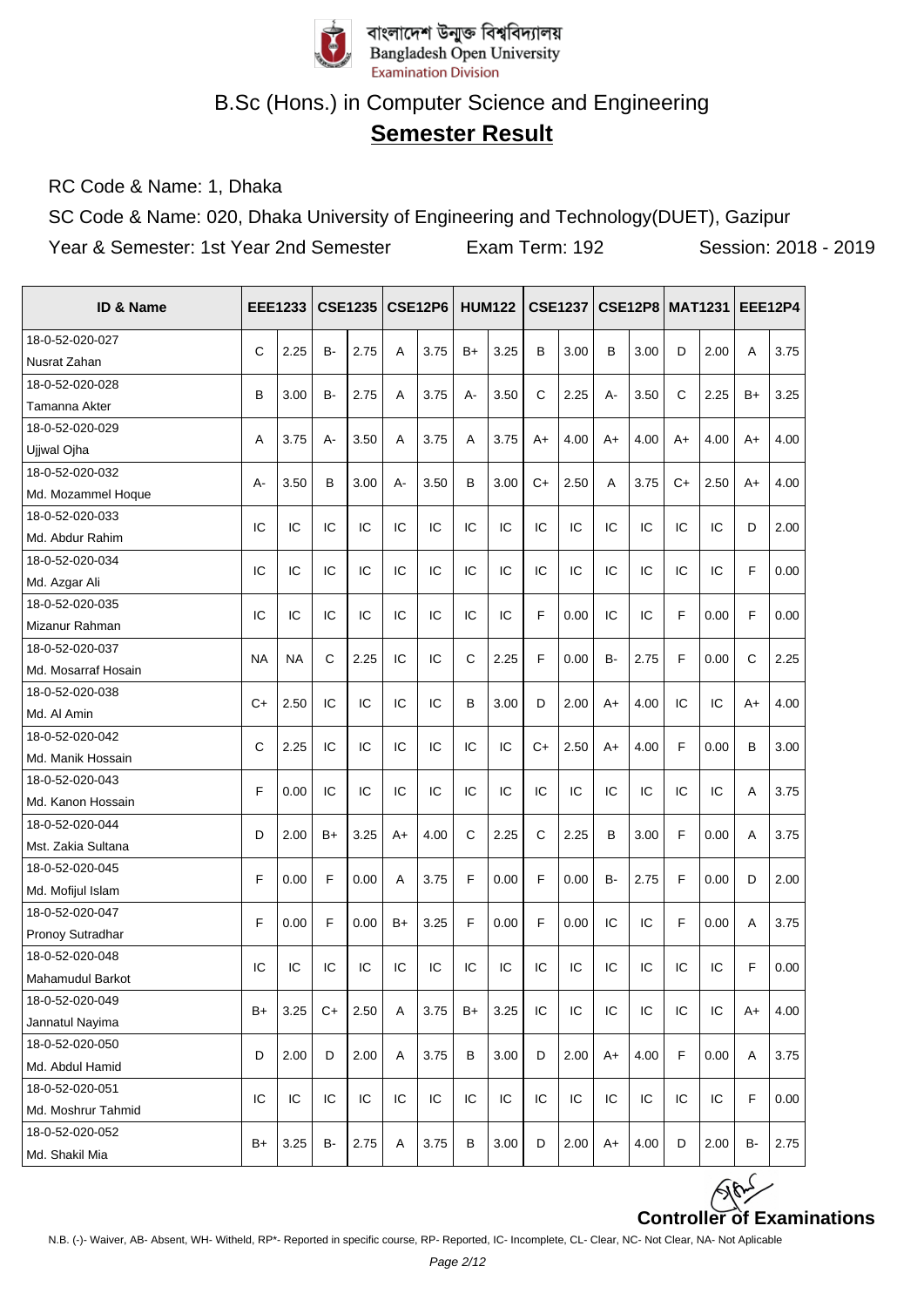

# **Semester Result**

RC Code & Name: 1, Dhaka

SC Code & Name: 020, Dhaka University of Engineering and Technology(DUET), Gazipur

| <b>ID &amp; Name</b>                |              | <b>EEE1233</b> |      | <b>CSE1235</b> |    | <b>CSE12P6</b> |      | <b>HUM122</b> |       | <b>CSE1237</b> |      | <b>CSE12P8 MAT1231</b> |              |      |           | <b>EEE12P4</b> |
|-------------------------------------|--------------|----------------|------|----------------|----|----------------|------|---------------|-------|----------------|------|------------------------|--------------|------|-----------|----------------|
| 18-0-52-020-053                     | B-           | 2.75           | A    | 3.75           | A  | 3.75           | А-   | 3.50          | C     | 2.25           | A    | 3.75                   | $C+$         | 2.50 | $A+$      | 4.00           |
| Margana Akter                       |              |                |      |                |    |                |      |               |       |                |      |                        |              |      |           |                |
| 18-0-52-020-054                     | C            | 2.25           | C    | 2.25           | A  | 3.75           | C    | 2.25          | D     | 2.00           | B    | 3.00                   | D            | 2.00 | C+        | 2.50           |
| Rabiya Akter                        |              |                |      |                |    |                |      |               |       |                |      |                        |              |      |           |                |
| 18-0-52-020-055                     | IC           | IC             | IC   | IC             | IC | IC             | IC   | IC            | IC    | IC             | IC   | IC                     | IC           | IC   | F         | 0.00           |
| Lovely Yasmin                       |              |                |      |                |    |                |      |               |       |                |      |                        |              |      |           |                |
| 18-0-52-020-056                     | F            | 0.00           | IC   | IC             | IC | IC             | IC   | IC            | IC    | IC             | IC   | IC                     | IC           | IC   | F         | 0.00           |
| Tanni Rani Sarker                   |              |                |      |                |    |                |      |               |       |                |      |                        |              |      |           |                |
| 18-0-52-020-057                     | Α            | 3.75           | B    | 3.00           | А- | 3.50           | A    | 3.75          | $B+$  | 3.25           | Α    | 3.75                   | F            | 0.00 | $A+$      | 4.00           |
| Md. Tanvir Abbasi                   |              |                |      |                |    |                |      |               |       |                |      |                        |              |      |           |                |
| 18-0-52-020-062                     | $\mathsf{C}$ | 2.25           | $C+$ | 2.50           | A  | 3.75           | IC   | IC            | D     | 2.00           | B    | 3.00                   | IC           | IC   | D         | 2.00           |
| Nusrat Easmin Jue                   |              |                |      |                |    |                |      |               |       |                |      |                        |              |      |           |                |
| 18-0-52-020-063                     | IC           | IC             | IC   | IC             | IC | IC             | IC   | IC            | IC    | IC             | IC   | IC                     | IC           | IC   | F         | 0.00           |
| Md. Nayeem Mustakim                 |              |                |      |                |    |                |      |               |       |                |      |                        |              |      |           |                |
| 18-0-52-020-064                     | <b>NA</b>    | <b>NA</b>      | IC   | IC             | IC | IC             | IC   | IC            | IC    | IC             | D    | 2.00                   | F            | 0.00 | <b>NA</b> | <b>NA</b>      |
| Md. Shariful Islam                  |              |                |      |                |    |                |      |               |       |                |      |                        |              |      |           |                |
| 18-0-52-020-065                     | <b>NA</b>    | <b>NA</b>      | IC   | IC             | IC | IC             | IC   | IC            | IC    | IC             | IC   | IC                     | IC           | IC   | F         | 0.00           |
| Md. Sohel Rana                      |              |                |      |                |    |                |      |               |       |                |      |                        |              |      |           |                |
| 18-0-52-020-067                     | C            | 2.25           | $C+$ | 2.50           | A  | 3.75           | D    | 2.00          | $A -$ | 3.50           | A    | 3.75                   | $\mathsf{C}$ | 2.25 | $A+$      | 4.00           |
| Sarmin Khanam                       |              |                |      |                |    |                |      |               |       |                |      |                        |              |      |           |                |
| 18-0-52-020-068                     | F            | 0.00           | F    | 0.00           | А- | 3.50           | A    | 3.75          | C     | 2.25           | $B+$ | 3.25                   | IC           | IC   | B-        | 2.75           |
| Md. Rabiul Islam Sabui              |              |                |      |                |    |                |      |               |       |                |      |                        |              |      |           |                |
| 18-0-52-020-071                     | IC           | IC             | IC   | IC             | IC | IC             | IC   | IC            | IC    | IC             | IC   | IC                     | IC           | IC   | F         | 0.00           |
| Md. Julfikar Ali                    |              |                |      |                |    |                |      |               |       |                |      |                        |              |      |           |                |
| 18-0-52-020-073                     | IC           | IC             | IC   | IC             | IC | IC             | IC   | IC            | F     | 0.00           | D    | 2.00                   | IC           | IC   | F         | 0.00           |
| Syed Mahshiur Rahman                |              |                |      |                |    |                |      |               |       |                |      |                        |              |      |           |                |
| 18-0-52-020-074                     | <b>NA</b>    | <b>NA</b>      | F    | 0.00           | А- | 3.50           | IC   | IC            | F     | 0.00           | $C+$ | 2.50                   | IC           | IC   | <b>NA</b> | <b>NA</b>      |
| Md. Erabul Islam                    |              |                |      |                |    |                |      |               |       |                |      |                        |              |      |           |                |
| 18-0-52-020-075                     | $B+$         | 3.25           | IC   | IC             | IC | IC             | $C+$ | 2.50          | B-    | 2.75           | А-   | 3.50                   | IC           | IC   | A+        | 4.00           |
| Md. Zahirul Islam                   |              |                |      |                |    |                |      |               |       |                |      |                        |              |      |           |                |
| 18-0-52-020-076                     | $C+$         | 2.50           | C    | 2.25           | А- | 3.50           | $C+$ | 2.50          | B-    | 2.75           | IC   | IC                     | A-           | 3.50 | A         | 3.75           |
| Md. Tarek Mahmud<br>18-0-52-020-077 |              |                |      |                |    |                |      |               |       |                |      |                        |              |      |           |                |
|                                     | IC           | IC             | IC   | IC             | IC | IC             | IC   | IC            | IC    | IC             | IC   | IC                     | IC           | IC   | IC        | IC             |
| Md. Shohidul Islam                  |              |                |      |                |    |                |      |               |       |                |      |                        |              |      |           |                |

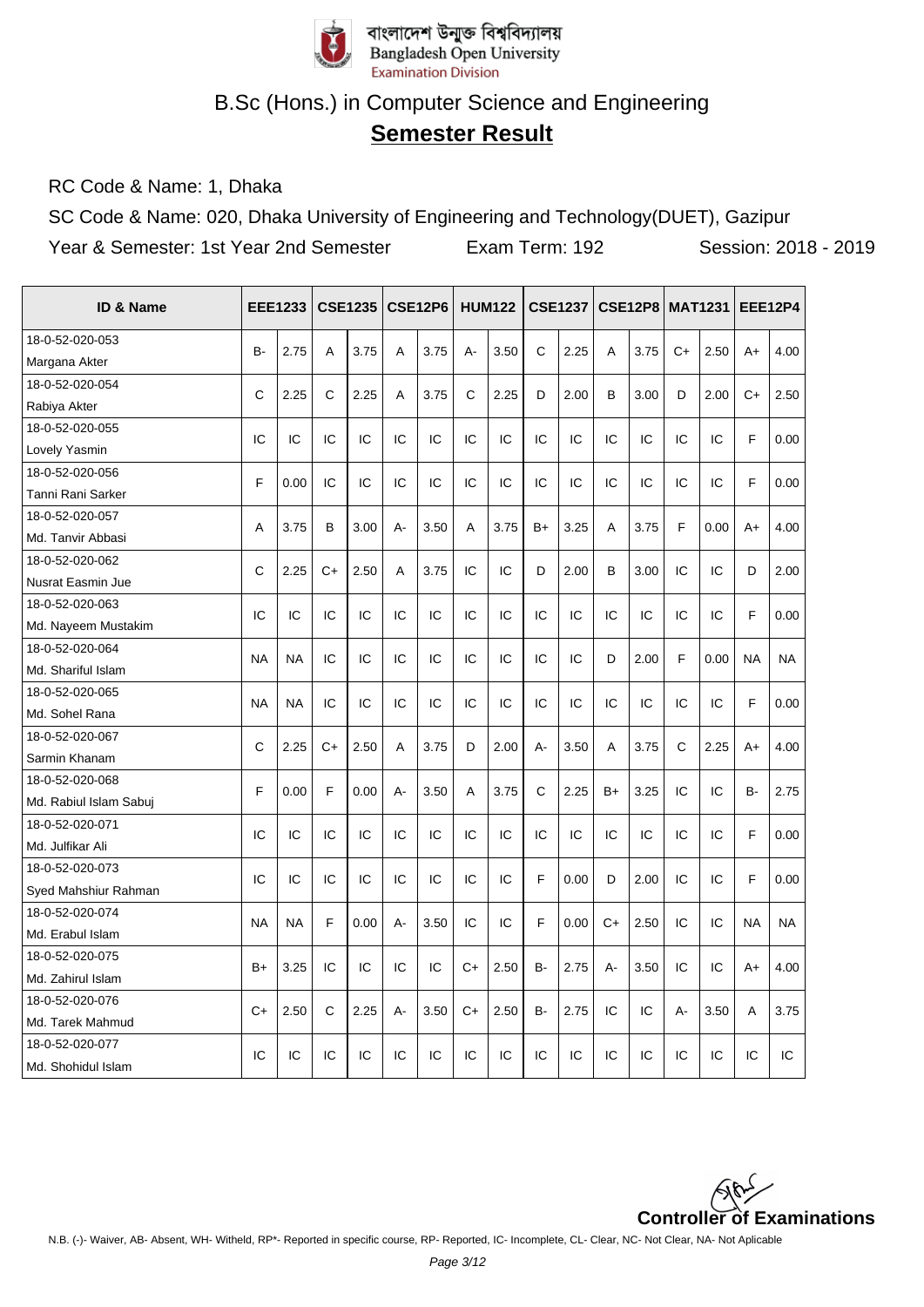

# **Semester Result**

RC Code & Name: 1, Dhaka

SC Code & Name: 020, Dhaka University of Engineering and Technology(DUET), Gazipur Year & Semester: 1st Year 2nd Semester Exam Term: 192 Session: 2017 - 2018

| <b>ID &amp; Name</b> |           | <b>EEE1233</b> |           | <b>CSE1235</b> |           | CSE12P6   |           | <b>HUM122</b> |           |           |           | <b>CSE1237   CSE12P8</b> |           | <b>MAT1231</b> | <b>EEE12P4</b> |           |
|----------------------|-----------|----------------|-----------|----------------|-----------|-----------|-----------|---------------|-----------|-----------|-----------|--------------------------|-----------|----------------|----------------|-----------|
| 17-0-52-020-019      | <b>NA</b> | <b>NA</b>      | <b>NA</b> | <b>NA</b>      | <b>NA</b> | <b>NA</b> | <b>NA</b> | <b>NA</b>     | <b>NA</b> | <b>NA</b> | A         | 3.75                     | <b>NA</b> | <b>NA</b>      | <b>NA</b>      | <b>NA</b> |
| Rukayea Zannat       |           |                |           |                |           |           |           |               |           |           |           |                          |           |                |                |           |
| 17-0-52-020-023      | IC        | IC             | <b>NA</b> | <b>NA</b>      | <b>NA</b> | <b>NA</b> | <b>NA</b> | <b>NA</b>     | IC        | IC        | <b>NA</b> | <b>NA</b>                | <b>NA</b> | <b>NA</b>      | <b>NA</b>      | <b>NA</b> |
| Md. Rokibul Islam    |           |                |           |                |           |           |           |               |           |           |           |                          |           |                |                |           |
| 17-0-52-020-038      | <b>NA</b> | <b>NA</b>      | <b>NA</b> | <b>NA</b>      | <b>NA</b> | <b>NA</b> | <b>NA</b> | <b>NA</b>     | <b>NA</b> | <b>NA</b> | C         | 2.25                     | <b>NA</b> | <b>NA</b>      | C              |           |
| Md. Arifuzzaman      |           |                |           |                |           |           |           |               |           |           |           |                          |           |                |                | 2.25      |
| 17-0-52-020-039      | <b>NA</b> | <b>NA</b>      | <b>NA</b> | <b>NA</b>      | <b>NA</b> | <b>NA</b> | <b>NA</b> | <b>NA</b>     | <b>NA</b> | <b>NA</b> | <b>B-</b> | 2.75                     | <b>NA</b> | <b>NA</b>      | <b>NA</b>      | <b>NA</b> |
| Md. Rony Hossain     |           |                |           |                |           |           |           |               |           |           |           |                          |           |                |                |           |
| 17-0-52-020-044      | <b>NA</b> | <b>NA</b>      | <b>NA</b> | <b>NA</b>      | <b>NA</b> | <b>NA</b> | <b>NA</b> | <b>NA</b>     | <b>NA</b> | <b>NA</b> | $B+$      | 3.25                     | <b>NA</b> | <b>NA</b>      | <b>NA</b>      | <b>NA</b> |
| Ibrahim Riaz         |           |                |           |                |           |           |           |               |           |           |           |                          |           |                |                |           |
| 17-0-52-020-056      | F         | 0.00           | F         | 0.00           | <b>NA</b> | <b>NA</b> | <b>NA</b> | <b>NA</b>     | <b>NA</b> | <b>NA</b> | IC        | IC                       | F         | 0.00           | <b>NA</b>      | <b>NA</b> |
| Md. Shiblur Rahman   |           |                |           |                |           |           |           |               |           |           |           |                          |           |                |                |           |
| 17-0-52-020-077      | <b>NA</b> | <b>NA</b>      | <b>NA</b> | <b>NA</b>      | <b>NA</b> | <b>NA</b> | <b>NA</b> | <b>NA</b>     | <b>NA</b> | <b>NA</b> | B         | 3.00                     | <b>NA</b> | <b>NA</b>      | <b>NA</b>      | <b>NA</b> |
| <b>Bina Khatun</b>   |           |                |           |                |           |           |           |               |           |           |           |                          |           |                |                |           |

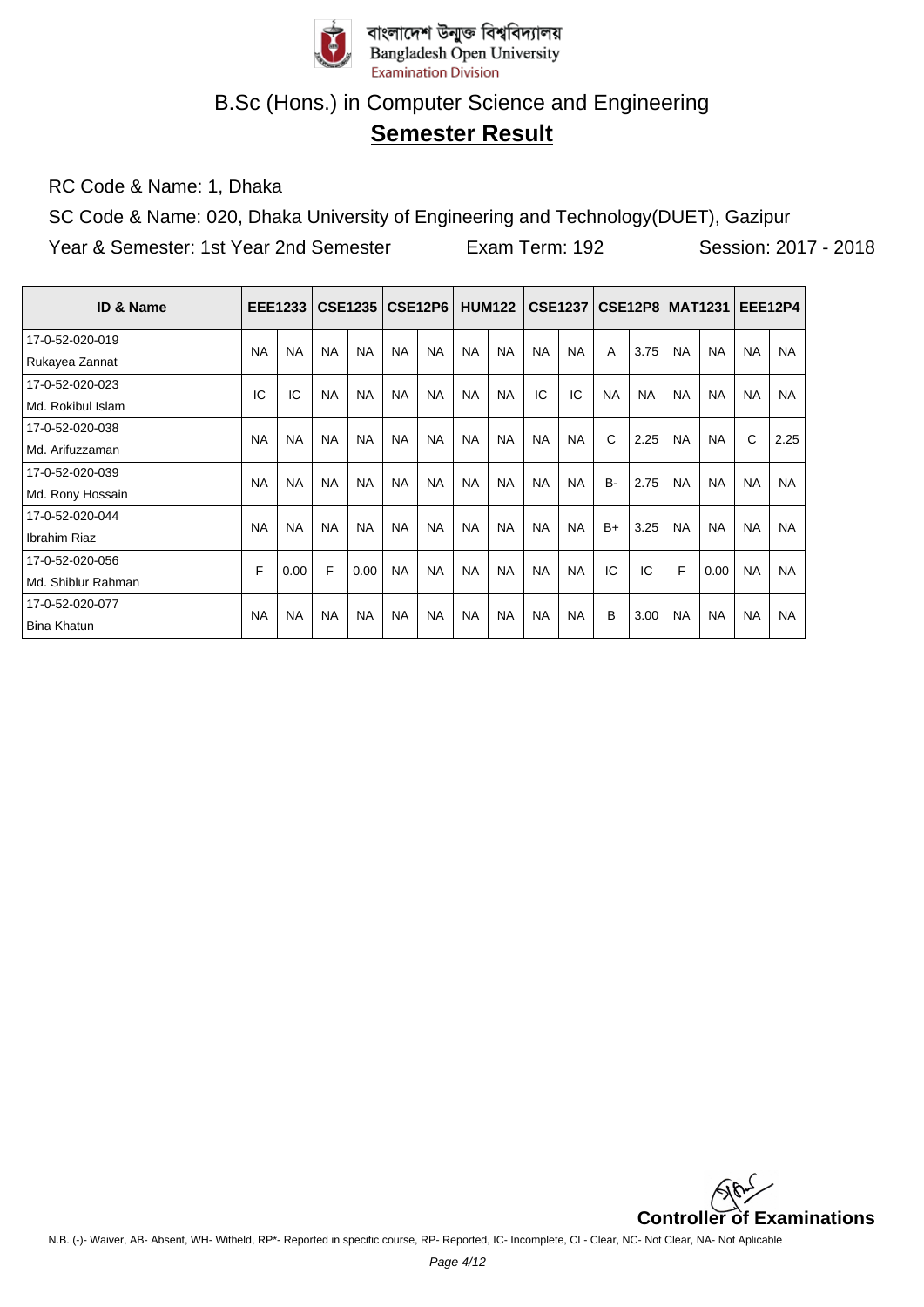

# **Semester Result**

RC Code & Name: 1, Dhaka

SC Code & Name: 020, Dhaka University of Engineering and Technology(DUET), Gazipur Year & Semester: 1st Year 2nd Semester Exam Term: 192 Session: 2015 - 2016

| ID & Name                    | <b>EEE1233</b> |           |           | <b>CSE1235</b> |           | <b>CSE12P6</b> |           | <b>HUM122</b> |           | <b>CSE1237</b> |           | <b>CSE12P8</b> | <b>MAT1231</b> |           | <b>EEE12P4</b> |           |
|------------------------------|----------------|-----------|-----------|----------------|-----------|----------------|-----------|---------------|-----------|----------------|-----------|----------------|----------------|-----------|----------------|-----------|
| 15-0-52-020-001              | A-             | 3.50      | <b>NA</b> | <b>NA</b>      | <b>NA</b> | <b>NA</b>      | <b>NA</b> | <b>NA</b>     | <b>NA</b> | <b>NA</b>      | <b>NA</b> | <b>NA</b>      | <b>NA</b>      | <b>NA</b> | <b>NA</b>      | <b>NA</b> |
| Md. Mohimanul Islam          |                |           |           |                |           |                |           |               |           |                |           |                |                |           |                |           |
| 15-0-52-020-005              | <b>NA</b>      | <b>NA</b> | F         | 0.00           | <b>NA</b> | <b>NA</b>      | <b>NA</b> | <b>NA</b>     | <b>NA</b> | <b>NA</b>      | <b>NA</b> | <b>NA</b>      | F              | 0.00      | <b>NA</b>      | <b>NA</b> |
| Md. Harunur Rashid           |                |           |           |                |           |                |           |               |           |                |           |                |                |           |                |           |
| 15-0-52-020-015              | F              | 0.00      | <b>NA</b> | <b>NA</b>      | <b>NA</b> | <b>NA</b>      | <b>NA</b> | <b>NA</b>     | <b>NA</b> | <b>NA</b>      | <b>NA</b> | <b>NA</b>      | <b>NA</b>      | <b>NA</b> | <b>NA</b>      | <b>NA</b> |
| Md. Abu Hanif                |                |           |           |                |           |                |           |               |           |                |           |                |                |           |                |           |
| 15-0-52-020-016              | IC             | IC        | B+        | 3.25           | <b>NA</b> | NA             | <b>NA</b> | <b>NA</b>     | $A -$     | 3.50           | <b>NA</b> | <b>NA</b>      | <b>NA</b>      | <b>NA</b> | <b>NA</b>      | <b>NA</b> |
| Ashraful Islam               |                |           |           |                |           |                |           |               |           |                |           |                |                |           |                |           |
| 15-0-52-020-017              | D              | 2.00      | <b>NA</b> | <b>NA</b>      | <b>NA</b> | <b>NA</b>      | <b>NA</b> | <b>NA</b>     | <b>NA</b> | <b>NA</b>      | <b>NA</b> | <b>NA</b>      | <b>NA</b>      | <b>NA</b> | <b>NA</b>      | <b>NA</b> |
| Md. Nur Uddin Jahangir       |                |           |           |                |           |                |           |               |           |                |           |                |                |           |                |           |
| 15-0-52-020-018              | <b>NA</b>      | <b>NA</b> | <b>NA</b> | <b>NA</b>      | <b>NA</b> | <b>NA</b>      | <b>NA</b> | <b>NA</b>     | B-        | 2.75           | <b>NA</b> | <b>NA</b>      | <b>NA</b>      | <b>NA</b> | <b>NA</b>      | <b>NA</b> |
| Rayhan Talukder              |                |           |           |                |           |                |           |               |           |                |           |                |                |           |                |           |
| 15-0-52-020-023              | <b>NA</b>      | <b>NA</b> | B         | 3.00           | <b>NA</b> | <b>NA</b>      | <b>NA</b> | <b>NA</b>     | A-        | 3.50           | <b>NA</b> | <b>NA</b>      | <b>NA</b>      | <b>NA</b> | <b>NA</b>      | <b>NA</b> |
| Nasir Uddin                  |                |           |           |                |           |                |           |               |           |                |           |                |                |           |                |           |
| 15-0-52-020-026              | <b>NA</b>      | <b>NA</b> | <b>NA</b> | <b>NA</b>      | <b>NA</b> | <b>NA</b>      | <b>NA</b> | <b>NA</b>     | <b>NA</b> | <b>NA</b>      | <b>NA</b> | <b>NA</b>      | $\mathbf C$    | 2.25      | <b>NA</b>      | <b>NA</b> |
| Monia Akter                  |                |           |           |                |           |                |           |               |           |                |           |                |                |           |                |           |
| 15-0-52-020-032              | <b>NA</b>      | <b>NA</b> | <b>NA</b> | <b>NA</b>      | <b>NA</b> | <b>NA</b>      | <b>NA</b> | <b>NA</b>     | <b>NA</b> | <b>NA</b>      | <b>NA</b> | <b>NA</b>      | D              | 2.00      | <b>NA</b>      | <b>NA</b> |
| Mohammad Asadullah           |                |           |           |                |           |                |           |               |           |                |           |                |                |           |                |           |
| 15-0-52-020-051              | <b>NA</b>      | <b>NA</b> | $C+$      | 2.50           | <b>NA</b> | <b>NA</b>      | <b>NA</b> | <b>NA</b>     | <b>NA</b> | <b>NA</b>      | <b>NA</b> | <b>NA</b>      | <b>NA</b>      | <b>NA</b> | <b>NA</b>      | <b>NA</b> |
| Mohammad Asaduzzaman Shaheen |                |           |           |                |           |                |           |               |           |                |           |                |                |           |                |           |
| 15-0-52-020-052              | <b>NA</b>      | <b>NA</b> | B         | 3.00           | <b>NA</b> | <b>NA</b>      | <b>NA</b> | <b>NA</b>     | $B+$      | 3.25           | <b>NA</b> | <b>NA</b>      | <b>NA</b>      | <b>NA</b> | <b>NA</b>      | <b>NA</b> |
| Md. Hasin Abrar              |                |           |           |                |           |                |           |               |           |                |           |                |                |           |                |           |
| 15-0-52-020-068              | F              | 0.00      | C         | 2.25           | <b>NA</b> | <b>NA</b>      | <b>NA</b> | <b>NA</b>     | D         | 2.00           | <b>NA</b> | <b>NA</b>      | <b>NA</b>      | <b>NA</b> | D              | 2.00      |
| Mosharrof Hossen             |                |           |           |                |           |                |           |               |           |                |           |                |                |           |                |           |
| 15-0-52-020-071              | <b>NA</b>      | <b>NA</b> | <b>NA</b> | <b>NA</b>      | <b>NA</b> | <b>NA</b>      | <b>NA</b> | <b>NA</b>     | <b>NA</b> | <b>NA</b>      | <b>NA</b> | <b>NA</b>      | $\mathsf{C}$   | 2.25      | <b>NA</b>      | <b>NA</b> |
| Abul Kalam                   |                |           |           |                |           |                |           |               |           |                |           |                |                |           |                |           |

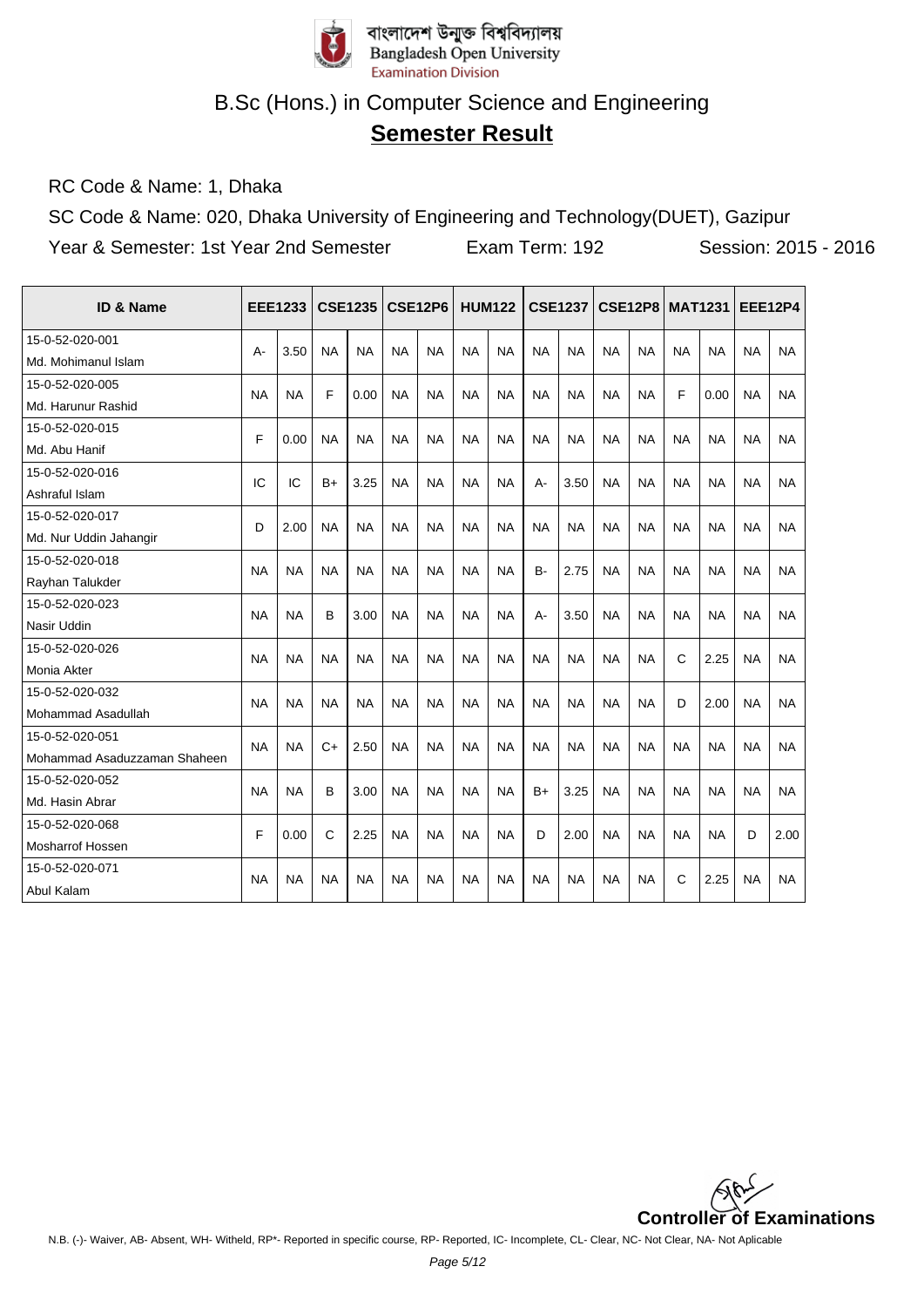

# **Semester Result**

RC Code & Name: 1, Dhaka

SC Code & Name: 020, Dhaka University of Engineering and Technology(DUET), Gazipur Year & Semester: 1st Year 2nd Semester Exam Term: 192 Session: 2014 - 2015

| <b>ID &amp; Name</b> |           | EEE1233   |           | <b>CSE1235</b> |           | <b>CSE12P6</b> |           | <b>HUM122</b> |       | CSE1237   CSE12P8   MAT1231 |           |      |           |           |           | <b>EEE12P4</b> |
|----------------------|-----------|-----------|-----------|----------------|-----------|----------------|-----------|---------------|-------|-----------------------------|-----------|------|-----------|-----------|-----------|----------------|
| 14-0-52-020-005      | F         | 0.00      | D         | 2.00           | $B+$      | 3.25           | IC        | IC            | D     | 2.00                        | $A -$     | 3.50 | F         | 0.00      | D         | 2.00           |
| Noor-e-alam          |           |           |           |                |           |                |           |               |       |                             |           |      |           |           |           |                |
| 14-0-52-020-007      | <b>CL</b> | CL        | CL        | <b>CL</b>      | <b>CL</b> | CL             | <b>NA</b> | <b>NA</b>     | $C+$  | 2.50                        | CL        | CL   | <b>CL</b> | CL        | <b>CL</b> | <b>CL</b>      |
| Md. Mirajul Islam    |           |           |           |                |           |                |           |               |       |                             |           |      |           |           |           |                |
| 14-0-52-020-012      | IC        | IC        | IC        | IC             | <b>CL</b> | CL             | IC        | IC            | IC    | IC                          | IC        | IC   | <b>CL</b> | <b>CL</b> | CL        | <b>CL</b>      |
| Md. Aminul Islam     |           |           |           |                |           |                |           |               |       |                             |           |      |           |           |           |                |
| 14-0-52-020-020      | $C+$      | 2.50      | $C+$      | 2.50           | <b>CL</b> | <b>CL</b>      | <b>NA</b> | <b>NA</b>     | $B -$ | 2.75                        | CL        | CL   | CL        | CL        | $B+$      | 3.25           |
| Mostafizur Rahman    |           |           |           |                |           |                |           |               |       |                             |           |      |           |           |           |                |
| 14-0-52-020-050      | A-        | 3.50      | CL        | CL             | <b>CL</b> | CL             | <b>NA</b> | <b>NA</b>     | B     | 3.00                        | CL        | CL   | CL        | CL        | <b>CL</b> | <b>CL</b>      |
| Sumana Tasmin        |           |           |           |                |           |                |           |               |       |                             |           |      |           |           |           |                |
| 14-0-52-020-067      | CL        | <b>CL</b> | <b>CL</b> | <b>CL</b>      | <b>CL</b> | CL             | <b>NA</b> | <b>NA</b>     | CL    | <b>CL</b>                   | <b>CL</b> | CL   | F         | 0.00      | <b>CL</b> | <b>CL</b>      |
| Md. Ali Haider       |           |           |           |                |           |                |           |               |       |                             |           |      |           |           |           |                |

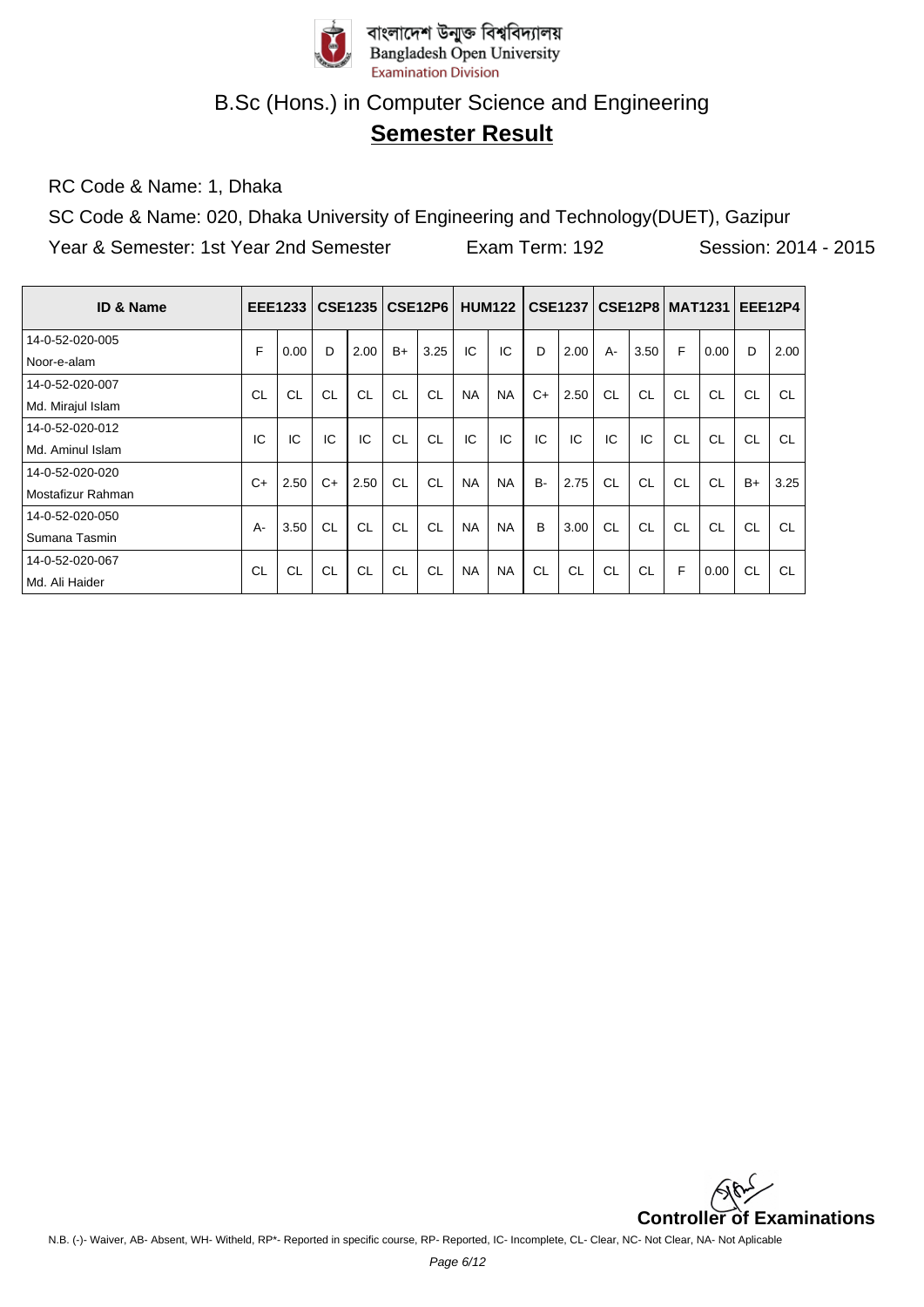

# **Semester Result**

RC Code & Name: 1, Dhaka

SC Code & Name: 020, Dhaka University of Engineering and Technology(DUET), Gazipur

| ID & Name               |           | <b>EEE1233</b> |              | <b>CSE1235</b> |           | <b>CSE12P6</b> |           | <b>HUM122</b> |           | <b>CSE1237</b> |           | <b>CSE12P8</b> | <b>MAT1231</b> |           | <b>EEE12P4</b> |           |
|-------------------------|-----------|----------------|--------------|----------------|-----------|----------------|-----------|---------------|-----------|----------------|-----------|----------------|----------------|-----------|----------------|-----------|
| 13-0-52-020-003         | CL        | <b>CL</b>      | CL           | CL             | CL        | CL             | <b>NA</b> | <b>NA</b>     | CL        | CL             | CL        | CL             | <b>NA</b>      | <b>NA</b> | D              | 2.00      |
| Md. Hasibul Islam Santo |           |                |              |                |           |                |           |               |           |                |           |                |                |           |                |           |
| 13-0-52-020-021         | $C+$      | 2.50           | <b>CL</b>    | CL             | <b>CL</b> | CL             | <b>NA</b> | <b>NA</b>     | CL        | CL             | IC        | IC             | <b>NA</b>      | <b>NA</b> | CL             | <b>CL</b> |
| <b>Ranjit Biswas</b>    |           |                |              |                |           |                |           |               |           |                |           |                |                |           |                |           |
| 13-0-52-020-022         | $B -$     | 2.75           | <b>CL</b>    | <b>CL</b>      | <b>CL</b> | <b>CL</b>      | <b>NA</b> | <b>NA</b>     | <b>CL</b> | <b>CL</b>      | <b>CL</b> | <b>CL</b>      | <b>NA</b>      | <b>NA</b> | <b>CL</b>      | <b>CL</b> |
| Mohammad Suza Khan      |           |                |              |                |           |                |           |               |           |                |           |                |                |           |                |           |
| 13-0-52-020-026         | <b>CL</b> | <b>CL</b>      | CL           | <b>CL</b>      | <b>CL</b> | CL             | <b>NA</b> | <b>NA</b>     | <b>CL</b> | <b>CL</b>      | <b>CL</b> | <b>CL</b>      | <b>NA</b>      | <b>NA</b> | D              | 2.00      |
| Md. Arafat Hosen        |           |                |              |                |           |                |           |               |           |                |           |                |                |           |                |           |
| 13-0-52-020-030         | F         | 0.00           | F            | 0.00           | B         | 3.00           | <b>NA</b> | <b>NA</b>     | F         | 0.00           | <b>CL</b> | CL             | <b>NA</b>      | <b>NA</b> | $C+$           | 2.50      |
| S.m. Ibrahim Chowdhury  |           |                |              |                |           |                |           |               |           |                |           |                |                |           |                |           |
| 13-0-52-020-031         | F         | 0.00           | F            | 0.00           | <b>CL</b> | <b>CL</b>      | <b>NA</b> | <b>NA</b>     | IC        | IC             | <b>CL</b> | <b>CL</b>      | <b>NA</b>      | <b>NA</b> | IC             | IC        |
| Mohammad Arifur Rahman  |           |                |              |                |           |                |           |               |           |                |           |                |                |           |                |           |
| 13-0-52-020-046         | F         | 0.00           | <b>CL</b>    | <b>CL</b>      | CL        | CL             | <b>NA</b> | <b>NA</b>     | CL        | CL             | <b>CL</b> | CL             | <b>NA</b>      | <b>NA</b> | <b>CL</b>      | <b>CL</b> |
| Md. Helaluzzaman        |           |                |              |                |           |                |           |               |           |                |           |                |                |           |                |           |
| 13-0-52-020-051         | C         | 2.25           | $\mathsf{C}$ | 2.25           | <b>CL</b> | <b>CL</b>      | <b>NA</b> | <b>NA</b>     | <b>CL</b> | <b>CL</b>      | <b>CL</b> | <b>CL</b>      | <b>NA</b>      | <b>NA</b> | C              | 2.25      |
| Md. Mainul Hossain      |           |                |              |                |           |                |           |               |           |                |           |                |                |           |                |           |
| 13-0-52-020-054         | F         | 0.00           | IC           | IC             | CL        | CL             | <b>NA</b> | <b>NA</b>     | CL        | CL             | $A+$      | 4.00           | <b>NA</b>      | <b>NA</b> | D              | 2.00      |
| Md. Azharul Islam       |           |                |              |                |           |                |           |               |           |                |           |                |                |           |                |           |
| 13-0-52-020-055         | F         | 0.00           | <b>CL</b>    | <b>CL</b>      | <b>CL</b> | <b>CL</b>      | <b>NA</b> | <b>NA</b>     | <b>CL</b> | <b>CL</b>      | <b>CL</b> | CL             | <b>NA</b>      | <b>NA</b> | <b>CL</b>      | <b>CL</b> |
| Dewan Abdus Shukur      |           |                |              |                |           |                |           |               |           |                |           |                |                |           |                |           |
| 13-0-52-020-057         | D         | 2.00           | CL           | <b>CL</b>      | <b>CL</b> | <b>CL</b>      | <b>NA</b> | <b>NA</b>     | <b>CL</b> | CL             | <b>CL</b> | CL             | <b>NA</b>      | <b>NA</b> | <b>CL</b>      | CL        |
| Md. Tanzir Hossain      |           |                |              |                |           |                |           |               |           |                |           |                |                |           |                |           |

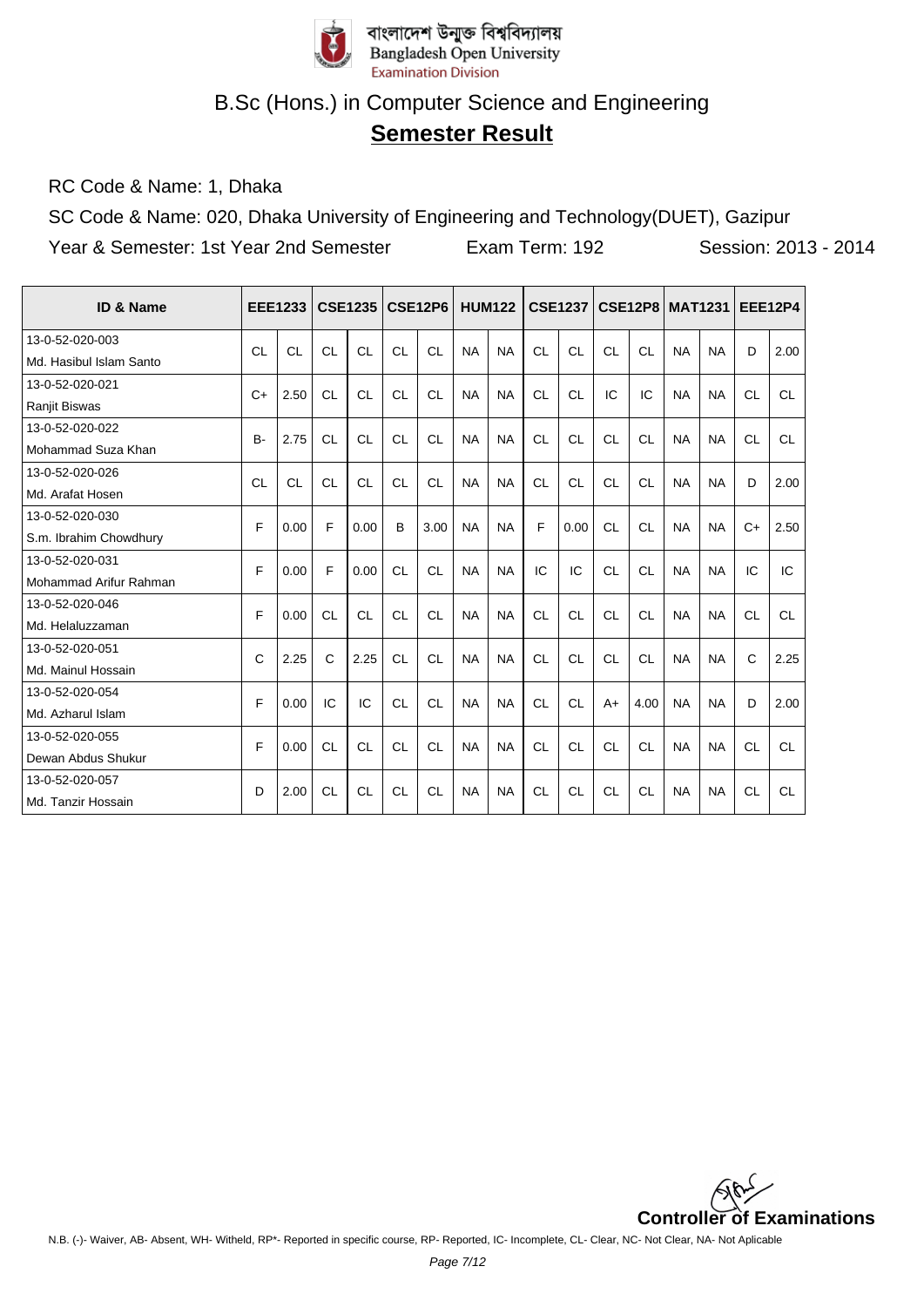

# **Semester Result**

RC Code & Name: 1, Dhaka

SC Code & Name: 801, Regional Centre, Dhaka

| <b>ID &amp; Name</b>    |           | <b>EEE1233</b> |              | <b>CSE1235</b> |      | <b>CSE12P6</b> |      | <b>HUM122</b> |       | <b>CSE1237</b> |             | <b>CSE12P8 MAT1231</b> |              |      |           | <b>EEE12P4</b> |
|-------------------------|-----------|----------------|--------------|----------------|------|----------------|------|---------------|-------|----------------|-------------|------------------------|--------------|------|-----------|----------------|
| 18-0-52-801-001         |           |                |              |                |      |                |      |               |       |                |             |                        |              |      |           |                |
| Sharmin Akter Liya      | IC        | IC             | IC           | IC             | IC   | IC             | IC   | IC            | IC    | IC             | IC          | IC                     | IC           | IC   | IC        | IC             |
| 18-0-52-801-003         |           |                |              |                |      |                |      |               |       |                |             |                        |              |      |           |                |
| Md. Imran Hossain       | IC        | IC             | B+           | 3.25           | А-   | 3.50           | A    | 3.75          | B+    | 3.25           | $\mathsf C$ | 2.25                   | B            | 3.00 | IC        | IC             |
| 18-0-52-801-006         | F         | 0.00           | F            |                |      | 3.75           | в-   | 2.75          | F     |                |             | 3.00                   | F            | 0.00 |           |                |
| Afia Mubasshira         |           |                |              | 0.00           | Α    |                |      |               |       | 0.00           | В           |                        |              |      | B+        | 3.25           |
| 18-0-52-801-008         | A-        | 3.50           | <b>B-</b>    | 2.75           | $A+$ | 4.00           | $A+$ | 4.00          | $A -$ | 3.50           | $A -$       | 3.50                   | $\mathsf{C}$ | 2.25 | A+        | 4.00           |
| Nasrin Akter            |           |                |              |                |      |                |      |               |       |                |             |                        |              |      |           |                |
| 18-0-52-801-009         | IC        | IC             | IC           | IC             | IC   | IC             | IC   | IC            | IC    | IC             | IC          | IC                     | IC           | IC   | IC        | IC             |
| Md. Abdul Matin         |           |                |              |                |      |                |      |               |       |                |             |                        |              |      |           |                |
| 18-0-52-801-010         | А-        | 3.50           | $C+$         | 2.50           | A+   | 4.00           | A    | 3.75          | B     | 3.00           | B+          | 3.25                   | D            | 2.00 | A+        | 4.00           |
| Tonmoy Saha             |           |                |              |                |      |                |      |               |       |                |             |                        |              |      |           |                |
| 18-0-52-801-013         | $A+$      | 4.00           | D            | 2.00           | A    | 3.75           | $B+$ | 3.25          | B     | 3.00           | $A -$       | 3.50                   | D            | 2.00 | A         | 3.75           |
| Joy Sarker              |           |                |              |                |      |                |      |               |       |                |             |                        |              |      |           |                |
| 18-0-52-801-016         | А-        | 3.50           | D            | 2.00           | $B+$ | 3.25           | C    | 2.25          | $C+$  | 2.50           | A+          | 4.00                   | F            | 0.00 | B+        | 3.25           |
| Abdur Rahim             |           |                |              |                |      |                |      |               |       |                |             |                        |              |      |           |                |
| 18-0-52-801-017         | B         | 3.00           | C            | 2.25           | B    | 3.00           | IC   | IC            | F     | 0.00           | <b>B-</b>   | 2.75                   | F            | 0.00 | B         | 3.00           |
| Md. Mahamudul Hasan     |           |                |              |                |      |                |      |               |       |                |             |                        |              |      |           |                |
| 18-0-52-801-018         | F         | 0.00           | $\mathsf{C}$ | 2.25           | B+   | 3.25           | A    | 3.75          | D     | 2.00           | D           | 2.00                   | $B+$         | 3.25 | $A -$     | 3.50           |
| Shofiul Basher          |           |                |              |                |      |                |      |               |       |                |             |                        |              |      |           |                |
| 18-0-52-801-020         | A         | 3.75           | F            | 0.00           | B+   | 3.25           | $B+$ | 3.25          | D     | 2.00           | <b>B-</b>   | 2.75                   | F            | 0.00 | A         | 3.75           |
| Md. Faysal Mia          |           |                |              |                |      |                |      |               |       |                |             |                        |              |      |           |                |
| 18-0-52-801-021         | IC        | IC             | IC           | IC             | IC   | IC             | IC   | IC            | IC    | IC             | IC          | IC                     | IC           | IC   | IC        | IC             |
| Shahadat Hossain        |           |                |              |                |      |                |      |               |       |                |             |                        |              |      |           |                |
| 18-0-52-801-022         | IC        | IC             | IC           | IC             | IC   | IC             | IC   | IC            | IC    | IC             | IC          | IC                     | IC           | IC   | <b>NA</b> | <b>NA</b>      |
| Md. Saiful Islam Sarker |           |                |              |                |      |                |      |               |       |                |             |                        |              |      |           |                |
| 18-0-52-801-023         | $A+$      | 4.00           | B            | 3.00           | IC   | IC             | $B+$ | 3.25          | B-    | 2.75           | $C+$        | 2.50                   | F            | 0.00 | A-        | 3.50           |
| Md. Masum Ali           |           |                |              |                |      |                |      |               |       |                |             |                        |              |      |           |                |
| 18-0-52-801-024         | <b>NA</b> | <b>NA</b>      | IC           | IC             | IC   | IC             | IC   | IC            | IC    | IC             | IC          | IC                     | IC           | IC   | <b>NA</b> | <b>NA</b>      |
| Rajan Hossain           |           |                |              |                |      |                |      |               |       |                |             |                        |              |      |           |                |
| 18-0-52-801-027         | Α         | 3.75           | F            | 0.00           | А-   | 3.50           | А-   | 3.50          | А-    | 3.50           | А-          | 3.50                   | F            | 0.00 | А-        | 3.50           |
| Jaynul Abedin           |           |                |              |                |      |                |      |               |       |                |             |                        |              |      |           |                |
| 18-0-52-801-028         | IC        | IC             | IC           | IC             | IC   | IC             | IC   | IC            | IC    | IC             | IC          | IC                     | IC           | IC   | IC        | IC             |
| Abul Hasnat             |           |                |              |                |      |                |      |               |       |                |             |                        |              |      |           |                |
| 18-0-52-801-030         | IC        | IC             | IC           | IC             | IC.  | IC             | IC   | IC            | IC    | IC             | IC          | IC                     | IC           | IC   | IC        | IC             |
| Mohammed Rafiq Ullah    |           |                |              |                |      |                |      |               |       |                |             |                        |              |      |           |                |
| 18-0-52-801-031         | IC        | IC             | IC           | IC             | IC   | IC             | IC   | IC            | IC    | IC             | IC          | IC                     | IC           | IC   | IC        | IC             |
| Md. Ole Uddin           |           |                |              |                |      |                |      |               |       |                |             |                        |              |      |           |                |

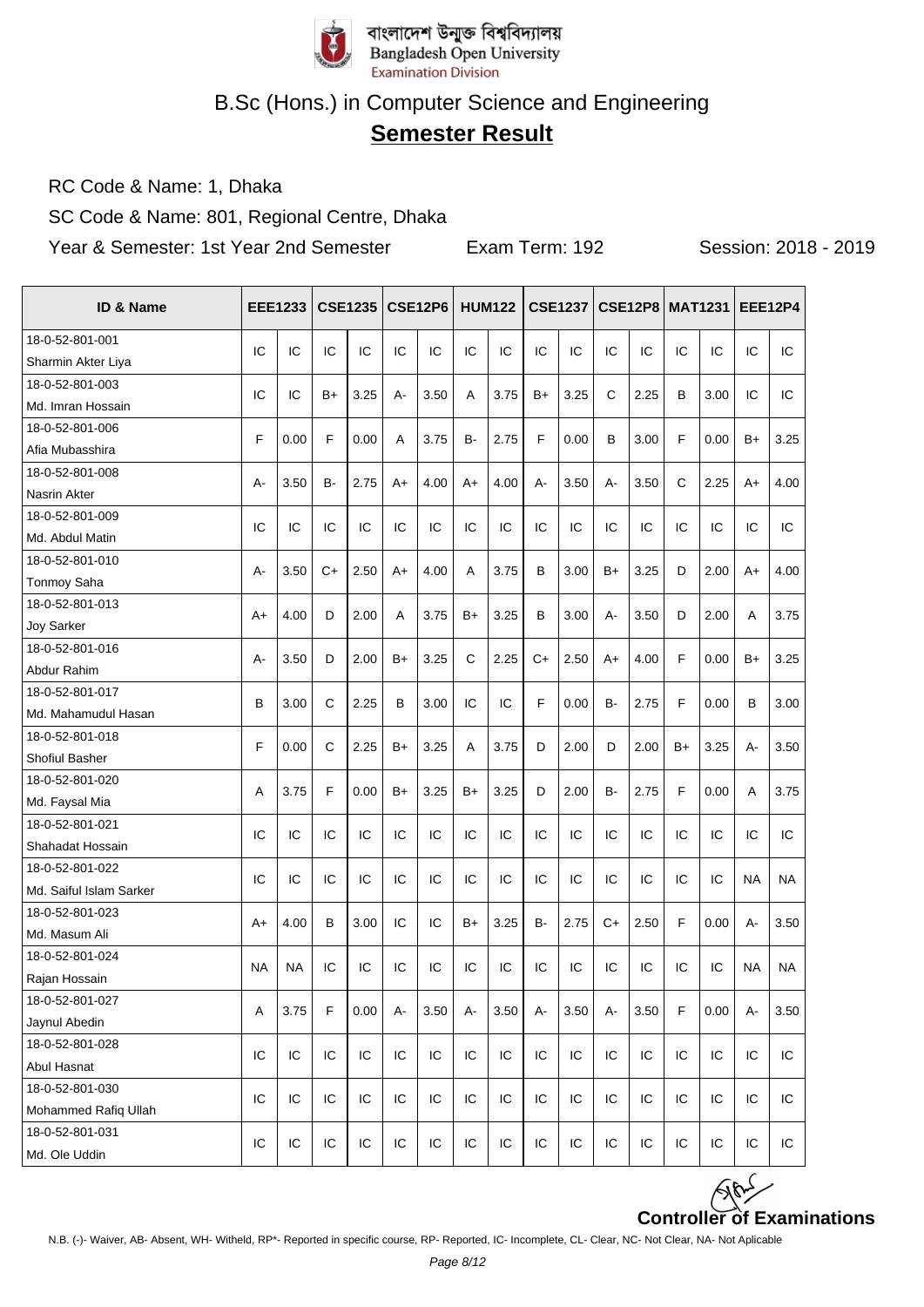

# **Semester Result**

RC Code & Name: 1, Dhaka

SC Code & Name: 801, Regional Centre, Dhaka

| ID & Name              |       | <b>EEE1233</b> |      | <b>CSE1235</b> |      | <b>CSE12P6</b> |      | <b>HUM122</b> |              | <b>CSE1237</b> |           | <b>CSE12P8</b> |    | <b>MAT1231</b> | <b>EEE12P4</b> |      |
|------------------------|-------|----------------|------|----------------|------|----------------|------|---------------|--------------|----------------|-----------|----------------|----|----------------|----------------|------|
| 18-0-52-801-034        | IC    | IC             | IC   | IC             | IC   | IC             | IC   | IC            | IC           | IC             | IC        | IC             | IC | IC             | IC             | IC   |
| Md. Shofiqul Islam     |       |                |      |                |      |                |      |               |              |                |           |                |    |                |                |      |
| 18-0-52-801-037        | IC    | IC             | IC   | IC             | IC   | IC             | IC   | IC            | IC           | IC             | IC        | IC             | IC | IC             | IC             | IC   |
| S. M. Nazmuz Sakib     |       |                |      |                |      |                |      |               |              |                |           |                |    |                |                |      |
| 18-0-52-801-039        | IC    | IC             | IC   | IC             | IC   | IC             | IC   | IC            | IC           | IC             | IC        | IC             | IC | IC             | IC             | IC   |
| Shahed Hasan Roman     |       |                |      |                |      |                |      |               |              |                |           |                |    |                |                |      |
| 18-0-52-801-040        | $A -$ | 3.50           | D    | 2.00           | A    | 3.75           | $C+$ | 2.50          | $\mathsf{C}$ | 2.25           | A         | 3.75           | F  | 0.00           | A-             | 3.50 |
| Jahangir Alam          |       |                |      |                |      |                |      |               |              |                |           |                |    |                |                |      |
| 18-0-52-801-041        | IC    | IC             | F    | 0.00           | IC   | IC             | IC   | IC            | IC           | IC             | D         | 2.00           | IC | IC             | $A+$           | 4.00 |
| Md. Sohag              |       |                |      |                |      |                |      |               |              |                |           |                |    |                |                |      |
| 18-0-52-801-042        | $A+$  | 4.00           | $C+$ | 2.50           | $A+$ | 4.00           | $A+$ | 4.00          | A            | 3.75           | $A+$      | 4.00           | D  | 2.00           | $A+$           | 4.00 |
| Md. Shabukta Haider    |       |                |      |                |      |                |      |               |              |                |           |                |    |                |                |      |
| 18-0-52-801-043        | IC    | IC             | IC   | IC             | IC   | IC             | IC   | IC            | IC           | IC             | IC        | IC             | IC | IC             | IC             | IC   |
| Md. Zahid Hossain      |       |                |      |                |      |                |      |               |              |                |           |                |    |                |                |      |
| 18-0-52-801-044        | IC    | IC             | IC   | IC             | IC   | IC             | IC   | IC            | IC           | IC             | IC        | IC             | IC | IC             | IC             | IC   |
| Md. Shariful Islam     |       |                |      |                |      |                |      |               |              |                |           |                |    |                |                |      |
| 18-0-52-801-047        | IC    | IC             | F    | 0.00           | B    | 3.00           | $B+$ | 3.25          | F            | 0.00           | <b>B-</b> | 2.75           | F  | 0.00           | IC             | IC   |
| Nilratan Bakchi        |       |                |      |                |      |                |      |               |              |                |           |                |    |                |                |      |
| 18-0-52-801-050        |       |                | F    | 0.00           | B    | 3.00           | IC   | IC            | F            | 0.00           | IC        | IC             | D  | 2.00           | $C+$           | 2.50 |
| Md. Kamrul Hasan Lizon | A     | 3.75           |      |                |      |                |      |               |              |                |           |                |    |                |                |      |
| 18-0-52-801-053        | C     | 2.25           | F    | 0.00           | $B+$ | 3.25           | A-   | 3.50          | F            | 0.00           | D         | 2.00           | IC | IC             | <b>B-</b>      | 2.75 |
| Aminul Islam           |       |                |      |                |      |                |      |               |              |                |           |                |    |                |                |      |

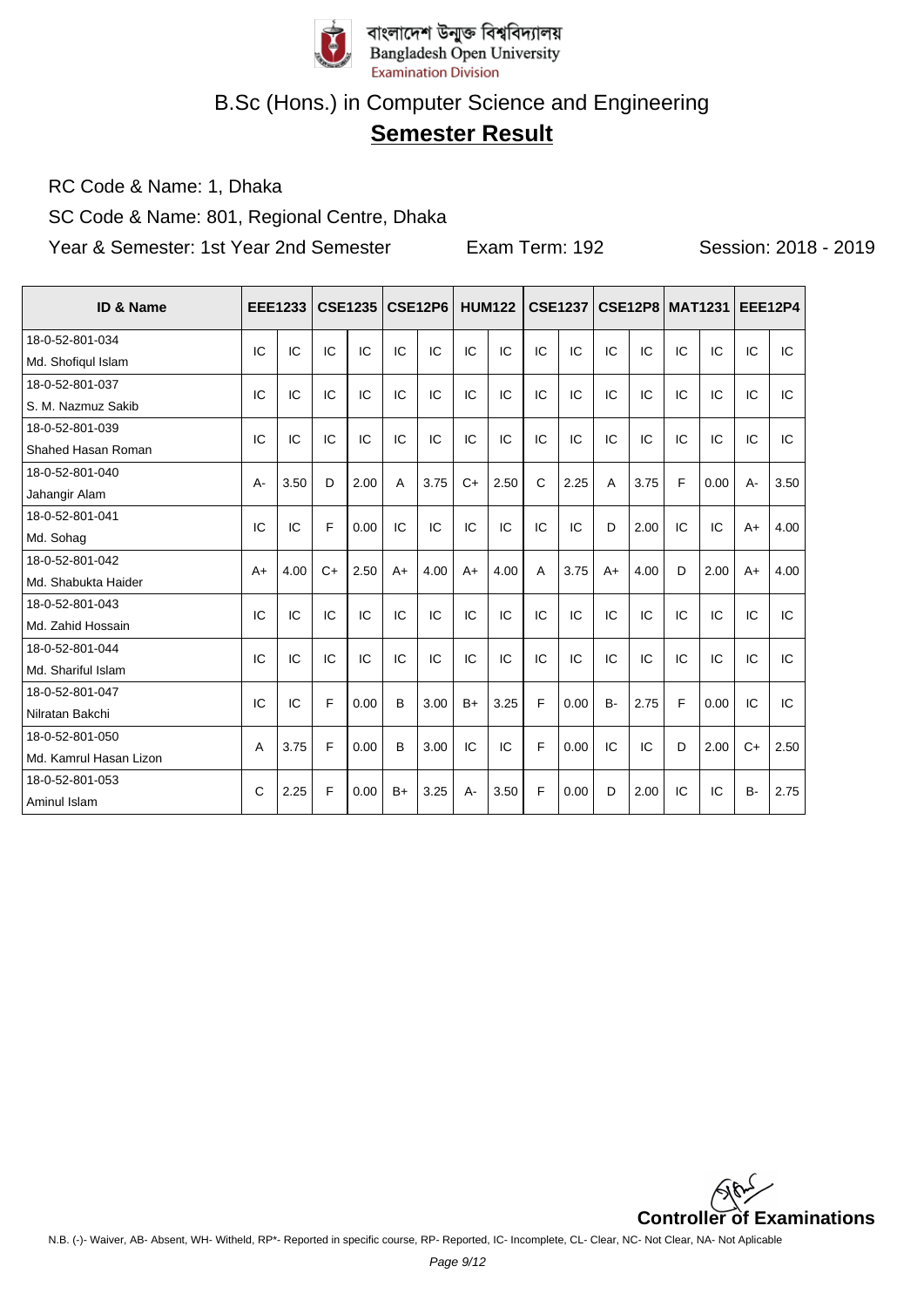

# **Semester Result**

RC Code & Name: 1, Dhaka

SC Code & Name: 801, Regional Centre, Dhaka

| <b>ID &amp; Name</b> |    |    |    |    |   | EEE1233   CSE1235   CSE12P6   HUM122   CSE1237   CSE12P8   MAT1231   EEE12P4 |    |     |    |    |    |    |    |    |    |    |
|----------------------|----|----|----|----|---|------------------------------------------------------------------------------|----|-----|----|----|----|----|----|----|----|----|
| 17-0-52-801-036      | IC | IC | IC | IC | D | 2.00                                                                         | ТC | IC. | IC | IC | IC | IC | IC | IC | IC | ΙC |
| Md. Omar Farug       |    |    |    |    |   |                                                                              |    |     |    |    |    |    |    |    |    |    |

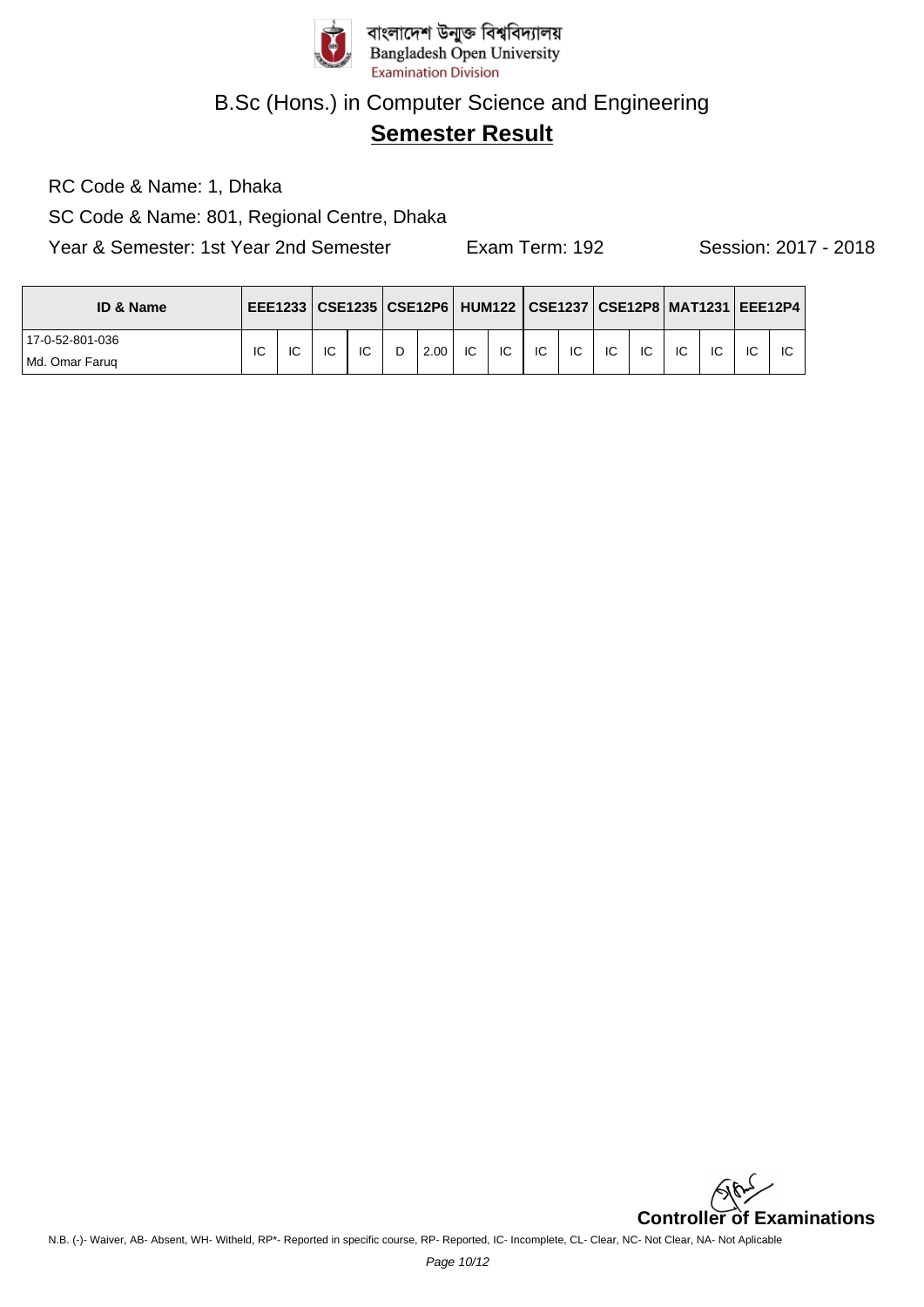

# **Semester Result**

RC Code & Name: 1, Dhaka

SC Code & Name: 801, Regional Centre, Dhaka

| <b>ID &amp; Name</b> |    |     |    |    | EEE1233   CSE1235   CSE12P6   HUM122   CSE1237   CSE12P8   MAT1231   EEE12P4 |    |    |    |    |    |           |           |    |    |    |    |
|----------------------|----|-----|----|----|------------------------------------------------------------------------------|----|----|----|----|----|-----------|-----------|----|----|----|----|
| 16-0-52-801-006      | IC | IC  | IC | IC | IC.                                                                          | IC | IC | IC | IC | IC | <b>NA</b> | <b>NA</b> | IC | IC | IC | IC |
| Md. Asegur Rahman    |    |     |    |    |                                                                              |    |    |    |    |    |           |           |    |    |    |    |
| 16-0-52-801-045      | ТC | IC. | IC | IC | IC                                                                           | IC | IC | IC | IC | IC | IC        | IC        | IC | IC | IC | IC |
| Farzana Rafig Rifat  |    |     |    |    |                                                                              |    |    |    |    |    |           |           |    |    |    |    |